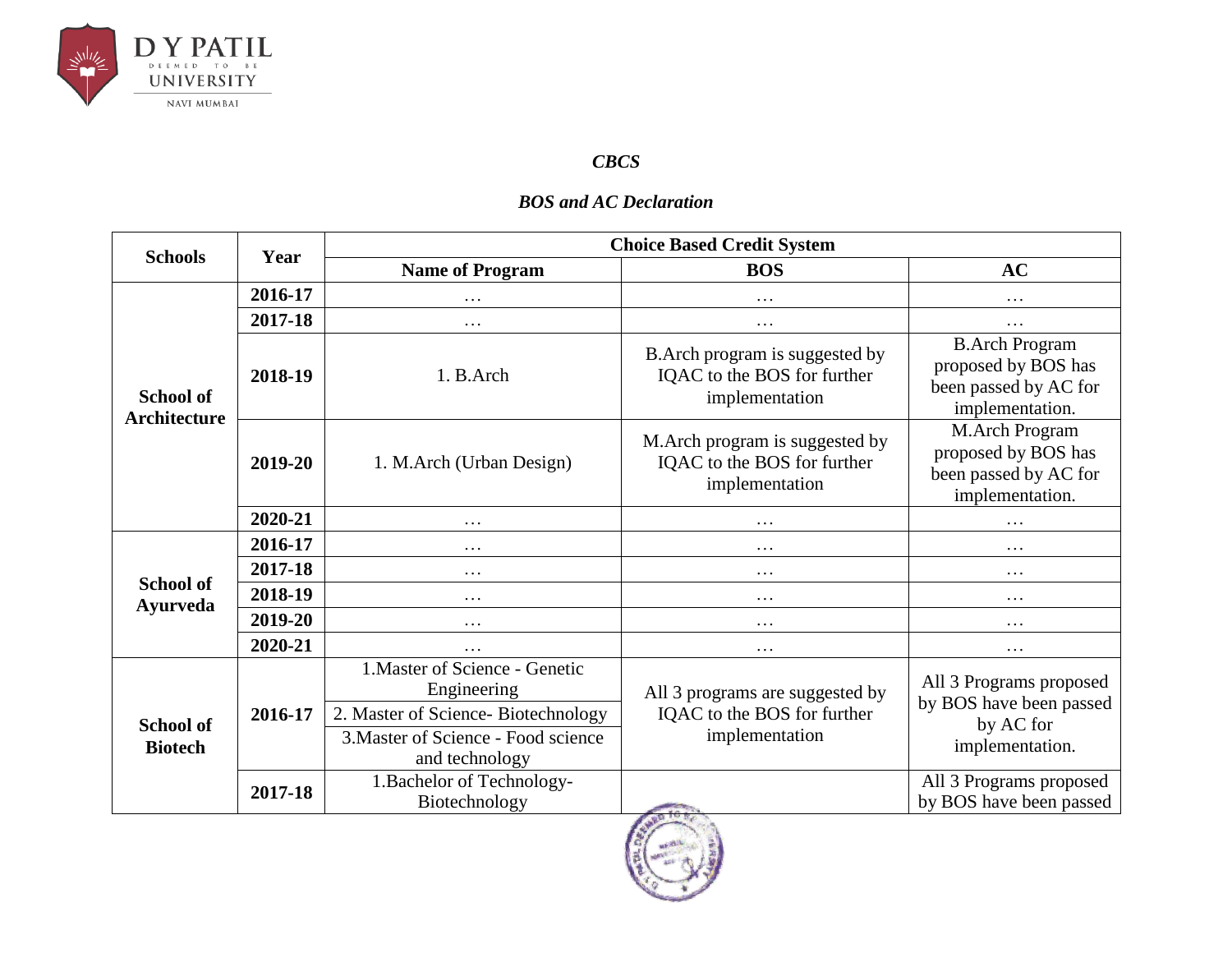

## **DY PATIL** DEEMED TO BE **UNIVERSITY**

| <b>NAVI MUMBAI</b>                     |         |                                                                        |                                                                                   |                                                                                     |
|----------------------------------------|---------|------------------------------------------------------------------------|-----------------------------------------------------------------------------------|-------------------------------------------------------------------------------------|
|                                        |         | 2. Bachelor of Technology-<br><b>Biomedical Engineering</b>            | All 3 programs are suggested by<br>IQAC to the BOS for further                    | by AC for<br>implementation.                                                        |
|                                        |         | 3. Bachelor of Technology - Food<br>Science and Technology             | implementation                                                                    |                                                                                     |
|                                        |         | 1. Bachelor of Technology -<br><b>Bioinformatics and Data Sciences</b> |                                                                                   |                                                                                     |
|                                        | 2018-19 | 2. Integrated Master of Science -<br>Biotechnology                     | All 4 programs are suggested by<br>IQAC to the BOS for further<br>implementation  | All 4 Programs proposed<br>by BOS have been passed<br>by AC for<br>implementation.  |
|                                        |         | 3. Master of Science-Industrial<br>Microbiology                        |                                                                                   |                                                                                     |
|                                        |         | 4. Master of Science-Bioinformatics                                    |                                                                                   |                                                                                     |
|                                        | 2019-20 | .                                                                      | $\ddotsc$                                                                         | .                                                                                   |
|                                        | 2020-21 | .                                                                      | $\cdots$                                                                          | .                                                                                   |
|                                        | 2016-17 | $\ddotsc$                                                              | .                                                                                 | .                                                                                   |
|                                        | 2017-18 | $\cdots$                                                               | $\cdots$                                                                          | .                                                                                   |
| <b>School of</b><br><b>Dental</b>      | 2018-19 | $\ddotsc$                                                              | .                                                                                 | .                                                                                   |
|                                        | 2019-20 | $\ddots$                                                               | $\cdots$                                                                          | $\cdots$                                                                            |
|                                        | 2020-21 | $\ddots$                                                               | $\cdots$                                                                          | .                                                                                   |
|                                        | 2016-17 | $\ddots$                                                               | $\ddots$                                                                          | .                                                                                   |
|                                        | 2017-18 | $\ddots$                                                               | $\cdots$                                                                          | $\cdots$                                                                            |
|                                        | 2018-19 | .                                                                      | .                                                                                 | .                                                                                   |
|                                        | 2019-20 | $\ddots$                                                               | $\cdots$                                                                          | $\cdots$                                                                            |
|                                        | 2020-21 | 1. B Tech in Computer Engineering                                      | All 11 programs are suggested by<br>IQAC to the BOS for further<br>implementation | All 11 Programs<br>proposed by BOS have<br>been passed by AC for<br>implementation. |
| <b>School of</b><br><b>Engineering</b> |         | 2. B Tech in Computer Science and<br><b>Business Systems</b>           |                                                                                   |                                                                                     |
|                                        |         | 3. B Tech in Information<br>Technology                                 |                                                                                   |                                                                                     |
|                                        |         | 4. B Tech in Electronics and<br><b>Telecommunication Engineering</b>   |                                                                                   |                                                                                     |
|                                        |         | 5. B Tech in Electronics Engineering                                   |                                                                                   |                                                                                     |
|                                        |         |                                                                        |                                                                                   |                                                                                     |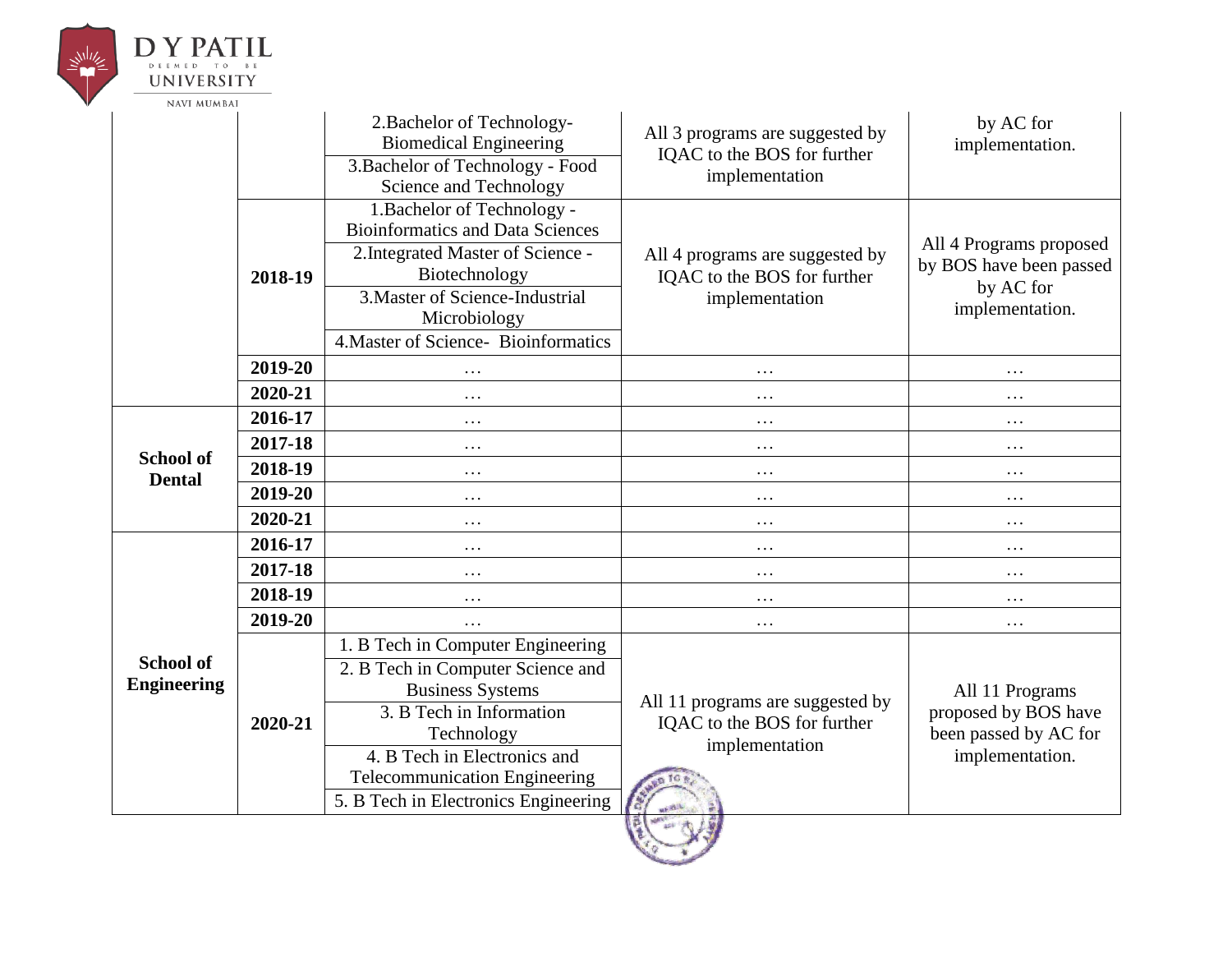|  | UNIVERSITY                         |         |                                                                                      |                                                                                  |                                                                                    |
|--|------------------------------------|---------|--------------------------------------------------------------------------------------|----------------------------------------------------------------------------------|------------------------------------------------------------------------------------|
|  | <b>NAVI MUMBAI</b>                 |         | 6. B Tech in Instrumentation<br>Engineering<br>7. M Tech in Computer Engineering     |                                                                                  |                                                                                    |
|  |                                    |         | 8. M Tech in Information<br>Technology<br>9. M Tech in Electronics and               |                                                                                  |                                                                                    |
|  |                                    |         | <b>Telecommunication Engineering</b><br>10. M Tech in Electronics                    |                                                                                  |                                                                                    |
|  |                                    |         | Engineering<br>11. M Tech in Instrumentation<br>Engineering                          |                                                                                  |                                                                                    |
|  |                                    | 2016-17 | .                                                                                    | .                                                                                | .                                                                                  |
|  |                                    | 2017-18 | $\cdots$                                                                             | $\cdots$                                                                         | $\cdots$                                                                           |
|  | <b>School of</b><br>Law            | 2018-19 | 1. LLB<br>2. Bcom LLB<br>3. BA LLB                                                   | All 3 programs are suggested by<br>IQAC to the BOS for further<br>implementation | All 3 Programs proposed<br>by BOS have been passed<br>by AC for<br>implementation. |
|  |                                    | 2019-20 | .                                                                                    | $\ddotsc$                                                                        | $\ddotsc$                                                                          |
|  |                                    | 2020-21 | $\cdots$                                                                             | $\cdots$                                                                         | $\cdots$                                                                           |
|  |                                    | 2016-17 | $\cdots$                                                                             | $\cdots$                                                                         | $\cdots$                                                                           |
|  |                                    | 2017-18 | $\cdots$                                                                             | $\cdots$                                                                         | $\cdots$                                                                           |
|  |                                    | 2018-19 | $\cdots$                                                                             | $\cdots$                                                                         | $\cdots$                                                                           |
|  | School of                          | 2019-20 | $\cdots$                                                                             | $\cdots$                                                                         | $\cdots$                                                                           |
|  | <b>Management</b>                  | 2020-21 | 1. Master of Business<br>Administration<br>2. Bachelor of Business<br>Administration | All 2 programs are suggested by<br>IQAC to the BOS for further<br>implementation | All 2 Programs proposed<br>by BOS have been passed<br>by AC for<br>implementation. |
|  |                                    | 2016-17 | $\cdots$                                                                             |                                                                                  | .                                                                                  |
|  | <b>School of</b><br><b>Medical</b> | 2017-18 | $\cdots$                                                                             | .                                                                                | .                                                                                  |
|  |                                    | 2018-19 | $\cdots$                                                                             | .                                                                                | $\cdots$                                                                           |
|  |                                    |         |                                                                                      | G<br><b>MERCIL</b>                                                               |                                                                                    |

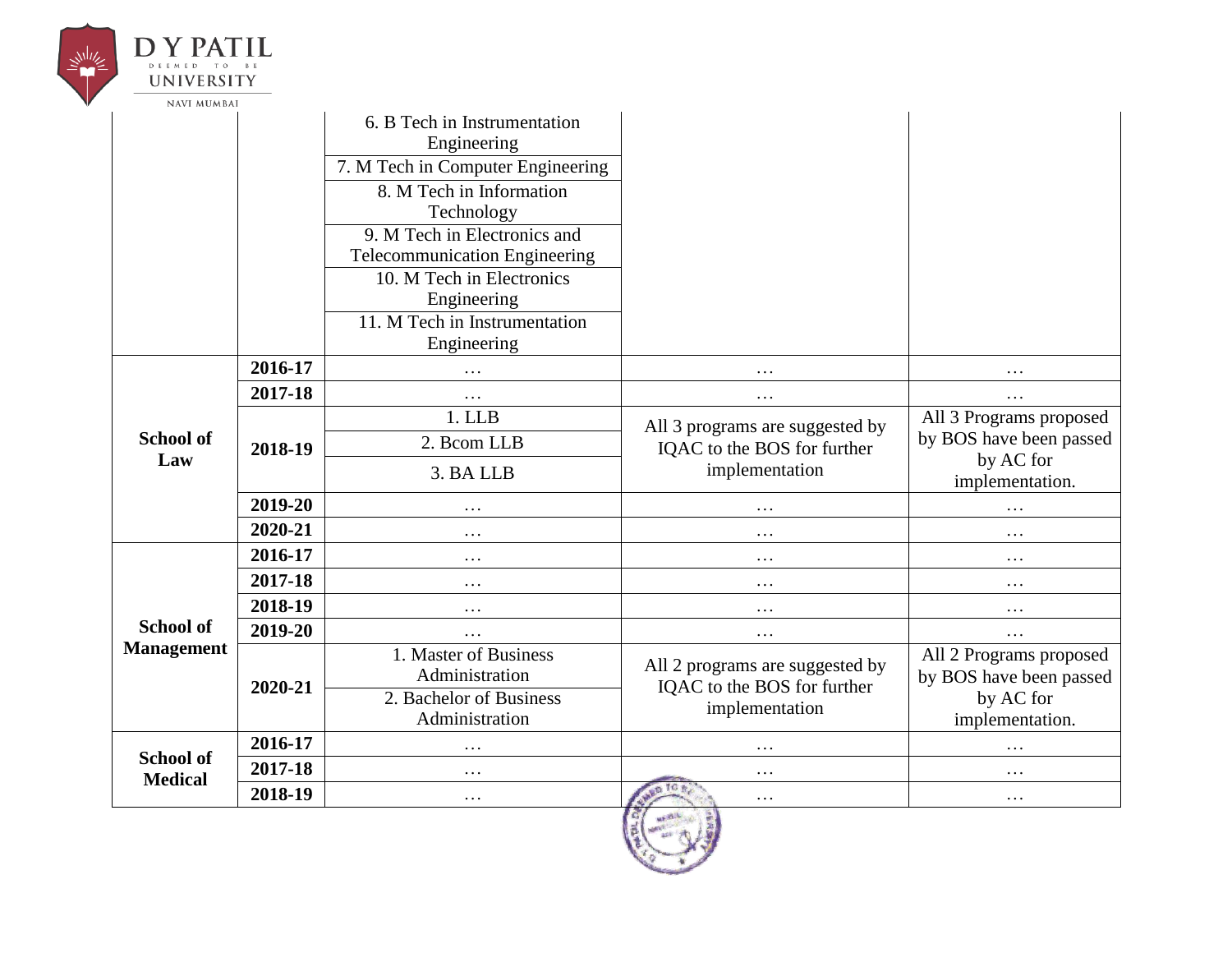

## **DY PATIL** DEEMED TO BE **UNIVERSITY**

NAVI MUMBAI

|                                     | 2019-20 | 1. Bachelor of Medicine & Bachelor<br>of surgery | MBBS program suggested by<br>IQAC to the BOS for further<br>implementation                | <b>MBBS</b> Program proposed<br>by BOS has been passed<br>by AC for<br>implementation.        |
|-------------------------------------|---------|--------------------------------------------------|-------------------------------------------------------------------------------------------|-----------------------------------------------------------------------------------------------|
|                                     | 2020-21 | 1. Surgery & Medicine                            | Sur gery & Medicine program<br>suggested by IQAC to the BOS for<br>further implementation | Surgery & Medicine<br>Program proposed by<br>BOS has been passed by<br>AC for implementation. |
|                                     | 2016-17 | $\ddots$                                         | .                                                                                         | .                                                                                             |
|                                     | 2017-18 | $\cdots$                                         | .                                                                                         | $\cdots$                                                                                      |
| <b>School of</b><br><b>Nursing</b>  | 2018-19 | $\cdots$                                         | .                                                                                         | .                                                                                             |
|                                     | 2019-20 | $\cdots$                                         | $\cdots$                                                                                  | $\cdots$                                                                                      |
|                                     | 2020-21 | $\ddots$                                         | $\ddotsc$                                                                                 | .                                                                                             |
|                                     | 2016-17 | $\cdots$                                         | $\cdots$                                                                                  | $\cdots$                                                                                      |
|                                     | 2017-18 | .                                                | $\ddotsc$                                                                                 | .                                                                                             |
| <b>School of OT</b>                 | 2018-19 | $\cdots$                                         | .                                                                                         | $\cdots$                                                                                      |
|                                     | 2019-20 | .                                                | $\cdots$                                                                                  | $\cdots$                                                                                      |
|                                     | 2020-21 | $\cdots$                                         | $\cdots$                                                                                  | $\cdots$                                                                                      |
|                                     | 2016-17 | $\cdots$                                         | .                                                                                         | .                                                                                             |
|                                     | 2017-18 | $\ddots$                                         | $\cdots$                                                                                  | $\cdots$                                                                                      |
|                                     | 2018-19 | $\cdots$                                         | .                                                                                         | $\cdots$                                                                                      |
| <b>School of</b><br><b>Pharmacy</b> | 2019-20 | 1. B. Pharmacy                                   | B. Pharm program suggested by<br>IQAC to the BOS for further<br>implementation            | <b>B.Pharm Program</b><br>proposed by BOS has<br>been passed by AC for<br>implementation.     |
|                                     | 2020-21 | .                                                | .                                                                                         | .                                                                                             |
| <b>School of PT</b>                 | 2016-17 | $\cdots$                                         |                                                                                           |                                                                                               |
|                                     | 2017-18 | 1. Master of Physiotherapy<br>둄                  | MPT program suggested by IQAC<br>to the BOS for further<br>implementation<br><b>CAN</b>   | MPT Program proposed<br>by BOS has been passed<br>by AC for<br>implementation.                |